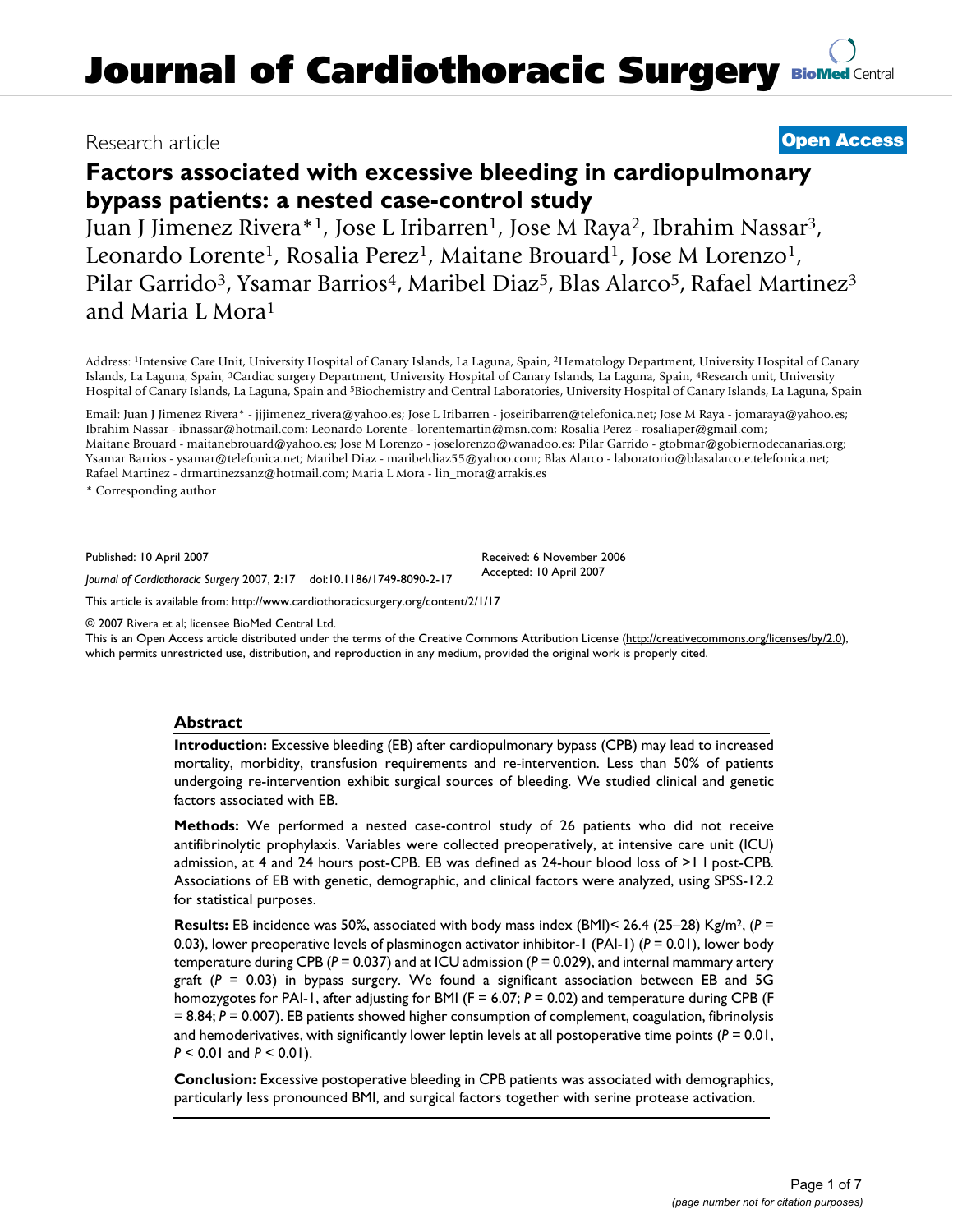# **Background**

When blood interacts with non-endothelial surfaces of the cardiopulmonary bypass machine, cellular and humoral pathways are activated, including the complement system, the coagulation system, and the fibrinolytic system. These in turn activate inflammatory response cells such as leukocytes and platelets. Together these molecular pathways and activated cells mediate the frequently observed clinical sequelae such as edema, tissue and organ damage, and hyperfibrinolysis [1]. Among these potential complications, bleeding is the most frequent and important. Postoperative hemorrhage is related to increased morbidity and mortality in patients undergoing cardiac surgery. Excessive postoperative bleeding has been attributed to acquired platelet dysfunction, impaired coagulation, and increased fibrinolysis. The characterization of the hemostatic defects responsible for EB is crucial for specific treatment and optimal clinical management of the patient [2], however, current risk stratification based on clinical, procedural, and biological markers is only partially successful and postoperative bleeding remains a serious problem for cardiac surgery patients. Major bleeding in cardiopulmonary bypass patients requires higher amounts of hemoderivatives and is associated with a higher incidence of reintervention, leading to a higher morbidity and mortality. When patients undergo reintervention, fewer than 50% exhibit surgical sources of bleeding [3].

Also important in the physiopathology of EB are specific host factors such as genetic predisposition to bleeding [4- 6] or BMI [7], which may condition the organism's response to CPB and determine the equilibrium of the different systems activated by CPB.

The aim of this study was to analyze how activated serine proteases during CPB could be involved with excessive postoperative bleeding.

# **Methods**

#### *Design and study population*

Postoperative care was performed in a polyvalent 24-bed intensive care unit (ICU), at a University hospital, Canary Islands (Spain). A total of 50 Caucasian patients undergoing elective CPB were considered for inclusion if they did not receive antifibrinolytic during or after the surgery, over a three-month period. Finally, we performed a nested case-control study of 26 patients who met the criteria. No patients had a history of hemostatic dysfunction, renal failure ( $Cr > 2$  mg/dL), chronic hepatopathy or immunosuppression. Before inclusion the participants had normal aggregation or coagulation functional test values (bleeding time, collagen/epinephrine and collagen/ADP closure time, prothrombin time, activated partial thromboplastin time and thrombin time). None of the patients received chronical immunosuppressive medications or other antiinflammatory agents including acetyl salicylate acid or clopidogrel during the previous 5 days and the first 24 hours following intervention. This study was approved by our Hospital Ethics Committee. We obtained informed written consent from all patients for their inclusion in the study.

# *Data collection*

Demographic variables, comorbid conditions, perioperative clinical data and postoperative outcomes (duration of mechanical ventilation, Intensive Care Unit and hospital stay and mortality) were recorded. Core body temperature, biochemical determinations (hematology, coagulation, fibrinolysis and complement parameters) and hemodynamic parameters were recorded at four time points: before intervention, after surgery at 0 h and at 4 h and 24 hours post-intervention. In addition, we recorded blood loss measured by tube chest drainage and the amount of hemoderivatives used after intervention at the above time points and when chest tubes were removed (defined as total blood loss). Excessive bleeding was defined as blood loss >1 L over 24 hours after intervention. Surgical risk was calculated by parsonnet score and severity on admission by APACHE-II and SAPS II scores.

## *Perioperative management*

The same anesthetic procedure was used in all patients. All interventions were performed by the same surgical team. The extracorporeal circuit consisted of a hardshell membrane oxygenator (Optima XP, Cobe, Denver, Colorado or Quantum Lifestream International, Inc. TX USA), a Tygon™ extracorporeal circuit and a Medtronic™ Biopump centrifugal pump. Under 28–30°C hypothermia, the pump flow was adjusted to maintain a mean arterial pressure of  $>60$  mmHg and a flow index of 2.2 l/min/m<sup>2</sup>. Myocardial protection was achieved using St. Thomas 4:1 sanguineous cardioplegia. The circuit was primed with 30 mg of heparin, followed by an initial dose of 3 mg/Kg and necessary doses to achieve and mantain an activated clotting time of 480 s. To reverse the effect of heparin, protamine was used based on blood heparin levels measured by Hetcon® (HMS.Medtronic™).

#### *Leptin levels*

Serum leptin levels (normal range: <50 ng/mL; intra-assay variation: 3%; inter-assay variation: 6.7%) were measured using Immunoradiometric Assay (IRMA) (Diagnostic Division Abbott).

# *Complement determination*

We recorded sequential levels of C3 (normal range 60– 150 mg/dL; intra-assay variation: 1.2%; inter-assay variation: 1.4%), C4 (normal range: 10–50 mg/dL; intra-assay variation: 2%; inter-assay variation: 2.5%), C1q (normal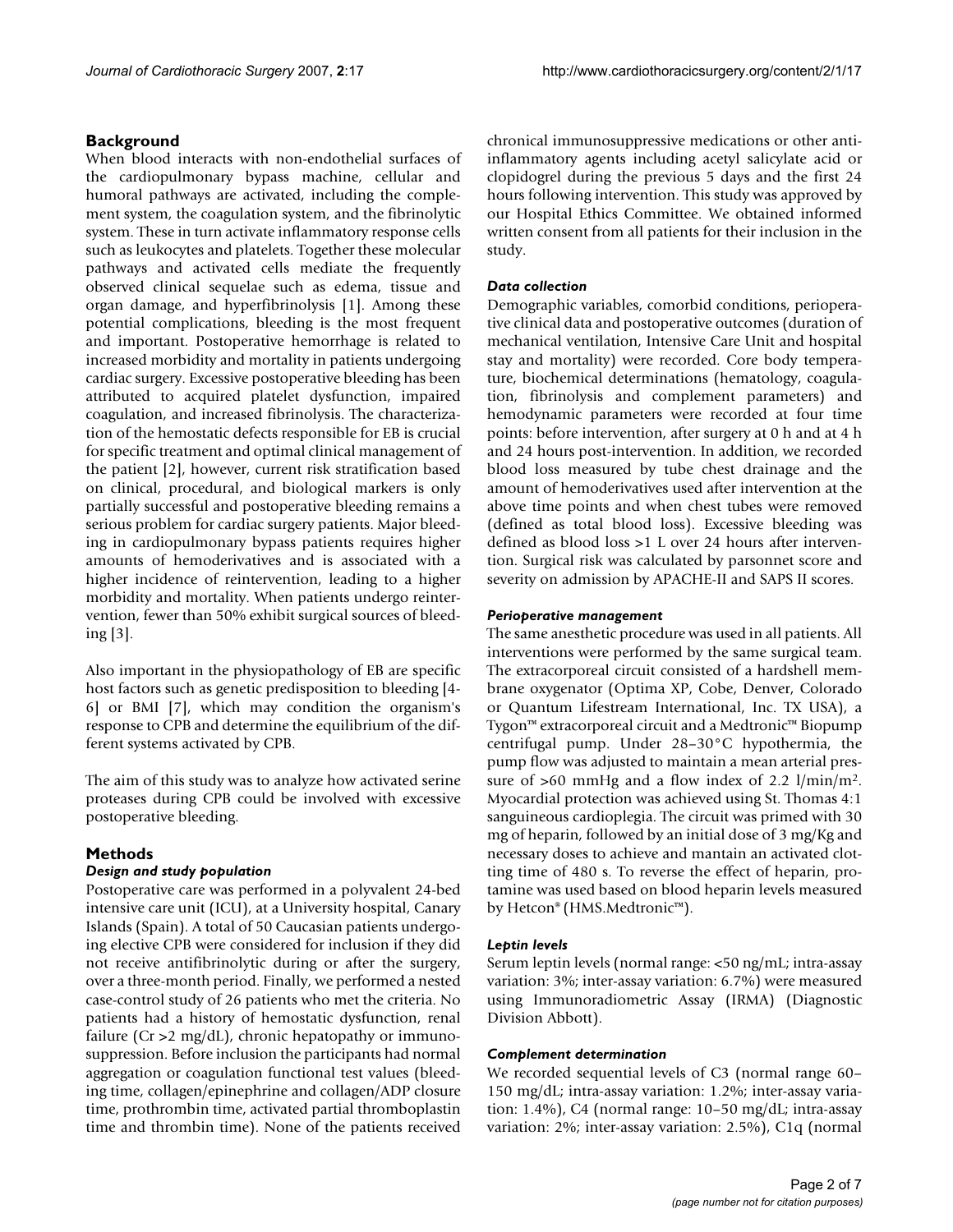range: 10–25 mg/dL; intra-assay variation: 2.3%; interassay variation: 3.4%), C1 inh (normal range: 15–33 mg/ dL; intra-assay variation: 1.4%; inter-assay variation: 1.8%) and B Factor (normal range: 10–40 mg/dL; intraassay variation: 2.2%; inter-assay variation: 3.2%) by nephelometry, (IMMAGE-Beckman Instruments. Inc. Fullerton, CA). C7 component (normal range: 4–10 mg/ dL; intra-assay variation: 3%; inter-assay variation: 4.6%) was determined by radial immunodiffusion.

#### *Coagulation and fibrinolysis determination*

Quantitative plasminogen activator inhibitor type-1 (PAI-1) antigen (normal range: 2–47 ng/mL; intra-assay variation: 3.7%; inter-assay variation: 4.3%) and tissue plasminogen activator (t-PA) antigen (normal range: <9.0 ng/ mL; intra-assay variation: 4.2%; inter-assay variation: 4.0%) were measured using ELISA test (IMUBIND®, America Diagnostica Inc., Stanford, Connecticut, USA). Ddimer (normal range: <300 ng/mL; intra-assay variation: 3%; inter-assay variation: 3.8%) was measured using immunoturbidimetric test (D-Dimer PLUS, Dade Behring, Marburg, Germany).

## *Gene analysis*

Blood samples (3 ml) were collected before surgery in EDTA-containing tubes and subjected to DNA purification using proteinase K, phenol-chloroform extraction, and ethanol precipitation. Genotyping was performed in a blinded manner, without knowledge of any clinical data. Gene analysis of PAI-1G4/G5 polymorphisms was performed in all patients using primers and restriction endonuclease digestion. In addition, 22 neutral markers were genotyped to follow genomic control strategies that would detect spurious associations due to population substructure. The neutral markers chosen were Alu repeats distributed throughout the genome.

# *Statistical analysis*

Pearson's chi2 and Fisher exact test were used, Student t test for independent groups and Mann-Whitney U test for non-parametric variables. We compared the ranges of PAI-1 levels between the different genotypes of PAI-1 polymorphism using Jonckheere-Terpstra test. Statistical significance was defined as a *P*-value of less than 0.05. Data are expressed as median values and interquartile range. Logistic regression was used for calculating odds ratios and 95 percent confidence interval between preoperative PAI-1 levels and excessive bleeding, controlling for BMI and temperature. Blood loss at 24 hours was log-transformed and an analysis of covariance (ANCOVA) was used to compare genotypes (5G/5G vs 4G/5G and 4G/4G, of PAI-1 polymorphisms), controlling for BMI and temperature in two independent models.

# **Results**

EB was observed in 13 out of 26 patients (50%). We found statistically significant associations between EB and patients in the lower BMI group <26.4 (25–28) Kg/m2 (*P* = 0.03) (Figure 1). Lower preoperative levels of PAI-1 (*P* = 0.014) were associated with EB. Regarding surgical procedure, EB was significantly greater in those patients who received internal mammary artery graft (*P* = 0.03) in bypass surgery, and in those who had lower temperature during cardiopulmonary bypass (*P* = 0.04).

The distribution of PAI-1 polymorphism was 4G/G in 5 patients (19%), 4G/5G in 12 (46%), and 5G/G in 9 (35%), similar to that observed in 100 consecutive blood donors from our institution (4G/G: 21%; 4G/5G: 52%; 5G/G: 27%) and was in Hardy Weinberg equilibrium. With respect to postoperative EB according to PAI-1 polymorphism, we observed that 1 out of 5 (20%) of 4G/G genotype, 5 out of 12 (42%) of  $4G/5G$  and 7 out of 9 (78%) of 5G/G genotype, showed postoperative EB. Using analysis of covariance (ANCOVA), EB was significantly associated with the 5G homozygote for the PAI-1 polymorphism after adjusting for BMI (*P* = 0.02) and temperature during CPB (*P* = 0.007). The three genotypes of PAI-1 polymorphism showed significant differences in preoperative (Fig 2a) and 0h (Fig 2b) PAI-1 levels, (*P* = 0.046 and  $P = 0.018$ ) respectively. 5G/5G patients presented 24-hour blood loss of 1190 cc (979 cc–1763 cc) whereas 4G/4G and 4G/5G patients presented 490 cc (365 cc–605 cc) and 715 cc (475 cc–1175 cc), respectively  $(P = 0.021)$ .

EB patients had significant higher consumption of several components of complement at 0 hours: C1q (*P* = 0.02), C1-inhibitor (*P* = 0.03), B Factor (*P* = 0.03) and C7 (*P* < 0.01). At 4 hours these patients had significant lower levels of C1q (*P* < 0.01), C1-inhibitor (*P* = 0.04), C3 (*P* = 0.01), B Factor (*P* = 0.02) and C7 (*P* < 0.01).

With respect to coagulation, patients with EB presented significantly lower levels of prothrombin time (PT) (*P* = 0.04) at 0 hours, as well as lower levels of PT (*P* = 0.03) and fibrinogen ( $P = 0.03$ ) at 4 hours. Regarding fibrinolysis, we did not find differences in t-PA levels between groups. However, EB patients showed lower levels of PAI-1 (*P* < 0.01) and lower PAI-1/t-PA ratio (*P* = 0.014) at 0 hours, with higher levels of D-dimer at 4 hours 1015 (944–1177) ng/mL vs 895 (753–905) ng/mL in the non-EB group ( $P = 0.18$ ). Serum leptin levels were significantly lower at all postoperative time points (*P* = 0.01, *P* < 0.01 and  $P < 0.01$ ) in the EB group, which remained significant after adjusting for BMI (F: 17.5;  $P = 0.001$ ). They also showed significantly lower hematocrit levels at 4 h (*P* = 0.048) and lastly, greater transfusion requirements: total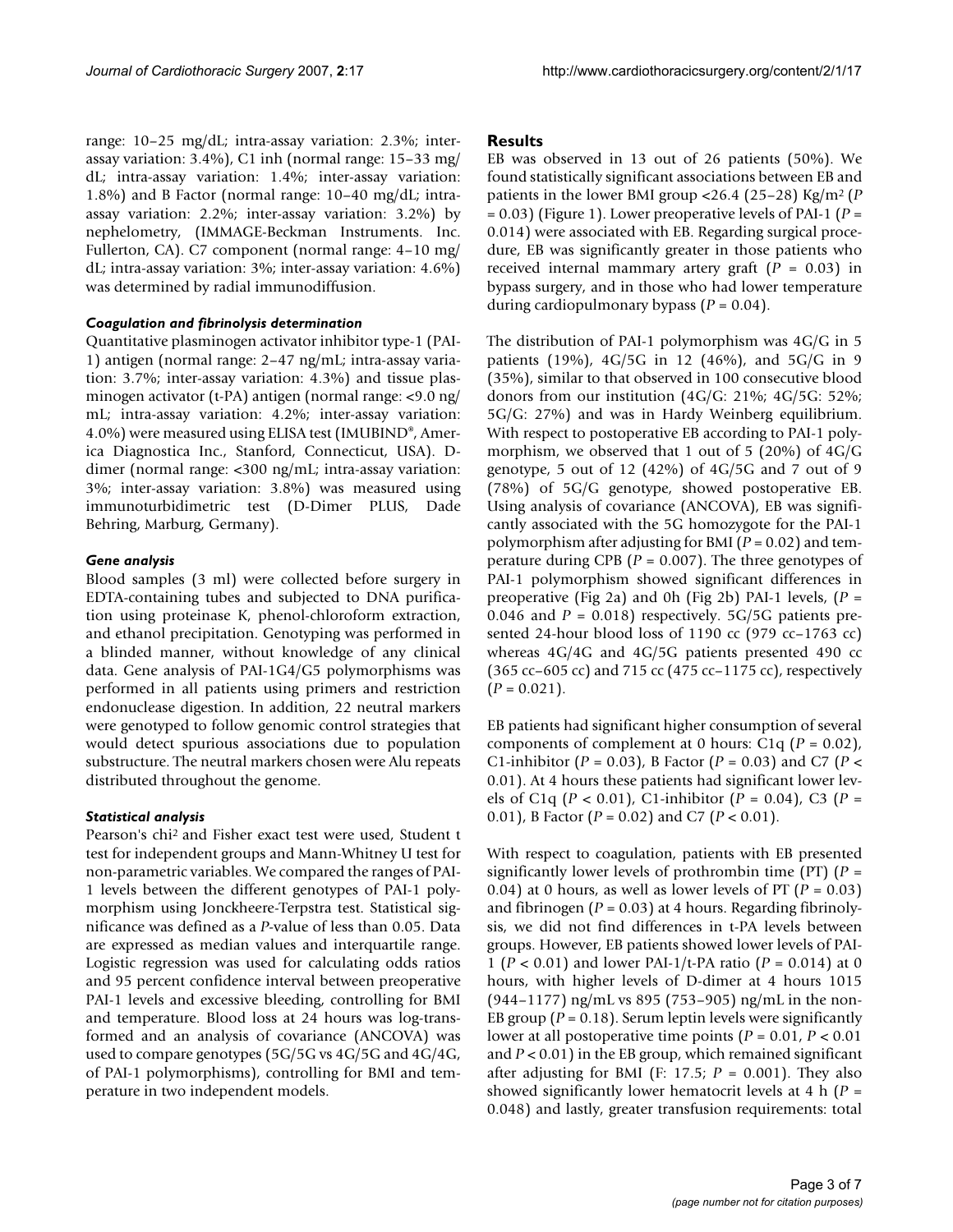

#### Figure 1

Horizontal line represents the median, box encompasses the 25th–75th percentile, and error bars encompass the 10th–90th percentile.

red blood cells  $(P < 0.01)$  and total plasma  $(P = 0.047)$ . See Table 1.

# **Discussion**

In patients who receive prophylaxis against bleeding, the frequency of excessive bleeding after CPB is around 30%, depending on the definition used and surgical procedure [8]. Excessive perioperative bleeding continues to complicate CPB surgery and in some hospitals more than 25% of all blood products are assigned to open heart surgery [9]. We observed excessive blood loss (>1 L/24 h) in 50% of the patients after elective cardiac surgery under CPB, none of whom received antifibrinolytic prophylaxis.

Even when neutral markers partially guarantee genetics associations, the relationship between 5G homozygosity of PAI-1 polymorphism and EB must be cautiously considered given the small sample size.

The PAI-1 4G/5G polymorphism is known to influence plasma levels of PAI-1, the main regulator of fibrinolysis, the 4G allele being associated with high levels and the 5G allele with low levels [10]. Much attention has focused on the 4G/4G polymorphism; however, there are very few reports in the literature of the importance of the 5G/5G polymorphism. In our study, homozygous patients for 5G presented lower PAI-1 levels preoperatively and at ICU admission, as well as greater blood loss than other genotypes. Besides, lower preoperative levels of PAI-1 and lower ratio PAI-1/t-PA just after surgery might lead to higher levels of D-dimer later on: this indicates that there are patients with a lower inhibitory potential for fibrinolysis prior and immediately after surgery, possibly favoring EB. These patients may benefit from the use of antifibrinolytic prophylaxis [11,12].

Within a range of slight overweight, the patients in the lower BMI group showed EB, a finding which agrees with those of recently published reports, although the strong relationship between BMI and excessive bleeding remains unexplained [7,13]. Obesity is associated with increased blood concentrations of endothelial dysfunction markers such as fibrinogen and Von Willebrand factor (vWF) [14], associated with hypercoagulability [15]. Obesity and insulin resistance seem to be the most important factors influencing the level of PAI-1 [16], and on the other hand the PAI-1 gene polymorphism is known to play a determinant role in the regulation of PAI-1 plasma levels in the obese, acting at the adipose tissue level [17]. Moreover a correlation between PAI-1 and leptin has recently been reported in humans [18]. In our study, leptin levels were associated with EB. Leptin is the 167-amino acid protein product of the obese (ob) gene, which is secreted from adipocytes. Leptin receptors are widely expressed, raising the possibility that leptin may have broad effects. In fact, it is now clear that leptin influences a variety of physiological and pathological processes including angiogenesis and vascular disorders. In this regard, leptin-deficient ob/ ob mice, and wild-type mice treated with a leptin-neutralizing antibody, develop unstable thrombi and an attenuated thrombotic response to arterial injury, and they exhibit a defect in platelet aggregation [19,20]. This underlines the importance of genetic background when assessing the reaction of an organism to insults, such as CPB in this case. Nevertheless, data on potential interactions between environmental and metabolic variables on one hand, and the genetic predisposition on the other, are still scarce.

Lower core body temperature during CPB and the use of internal mammary artery graft in cardiac surgery have been described as risk factors for postoperative bleeding [7,21].

Excessive bleeding after cardiac surgery is generally related to a combination of several factors associated with CBP. Activation of the coagulation cascade gives rise to thrombin formation which in turn activates the inflammatory system, including complement [22]. Activation of fibrinolysis occurs simultaneously, enhanced by complement [23]. Complement activation has been associated with postoperative bleeding and tissue injury [24,25]. This activation occurs during CPB and after neutralization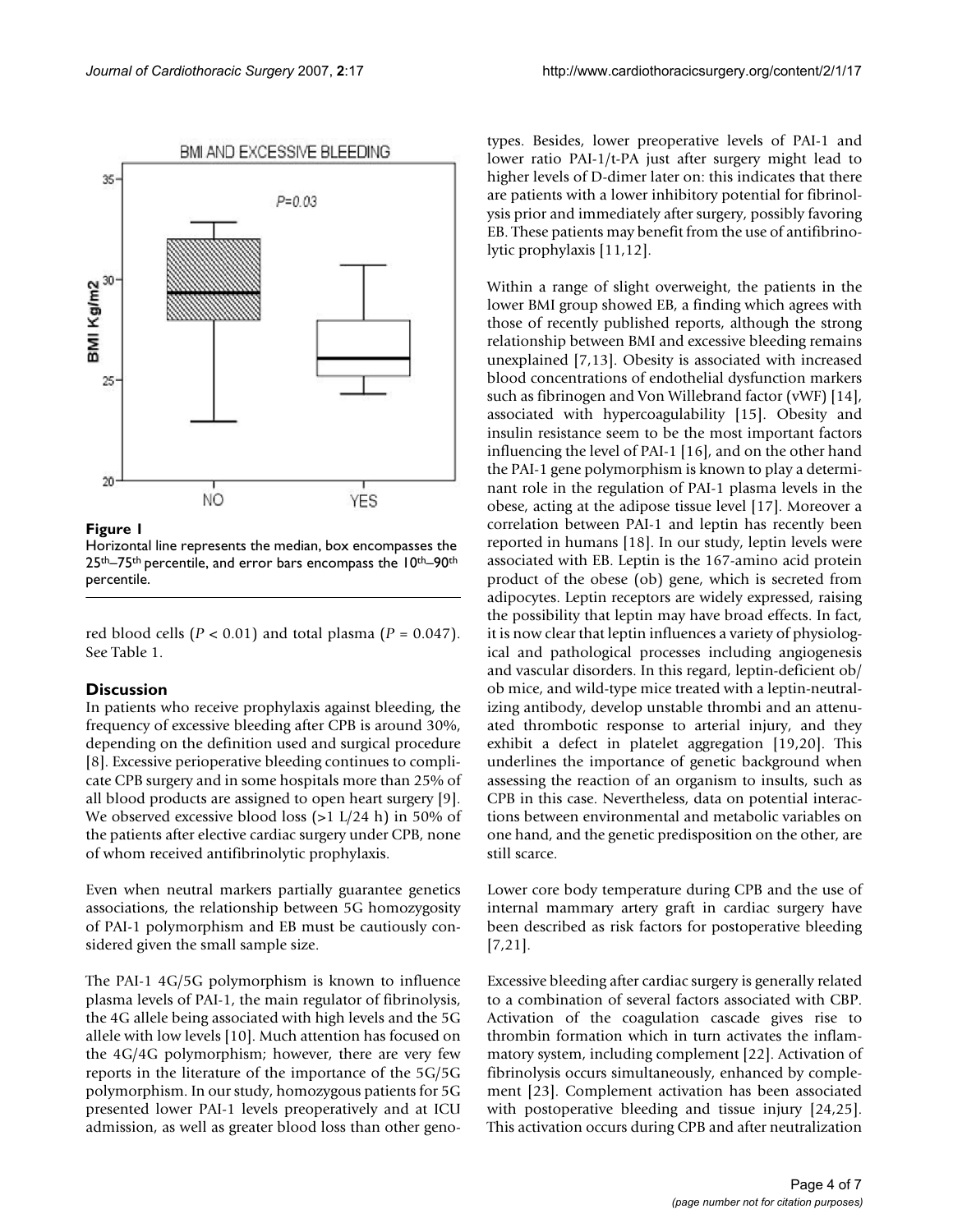

of heparin with protamine [26]. In a recent study, fifteen minutes after heparin reversal, patients were at risk for excessive bleeding, when enhanced fibrinolysis was observed [27].

In our study all these alterations were observed in the patients with excessive postoperative bleeding; at ICU admission (0 hours) some 20 minutes after heparin reversal, they showed greater consumption of coagulation, complement and leptin, together with increased fibrinolysis, as compared to those without EB. These alterations persisted during the first 4 hours after surgery when the greatest amount of blood loss was recorded. Consequently, EB patients had greater transfusion requirements.

Taking into account the complexity of excessive bleeding in cardiac surgery with extracorporeal circulation, it is difficult to establish the relative contribution of each of these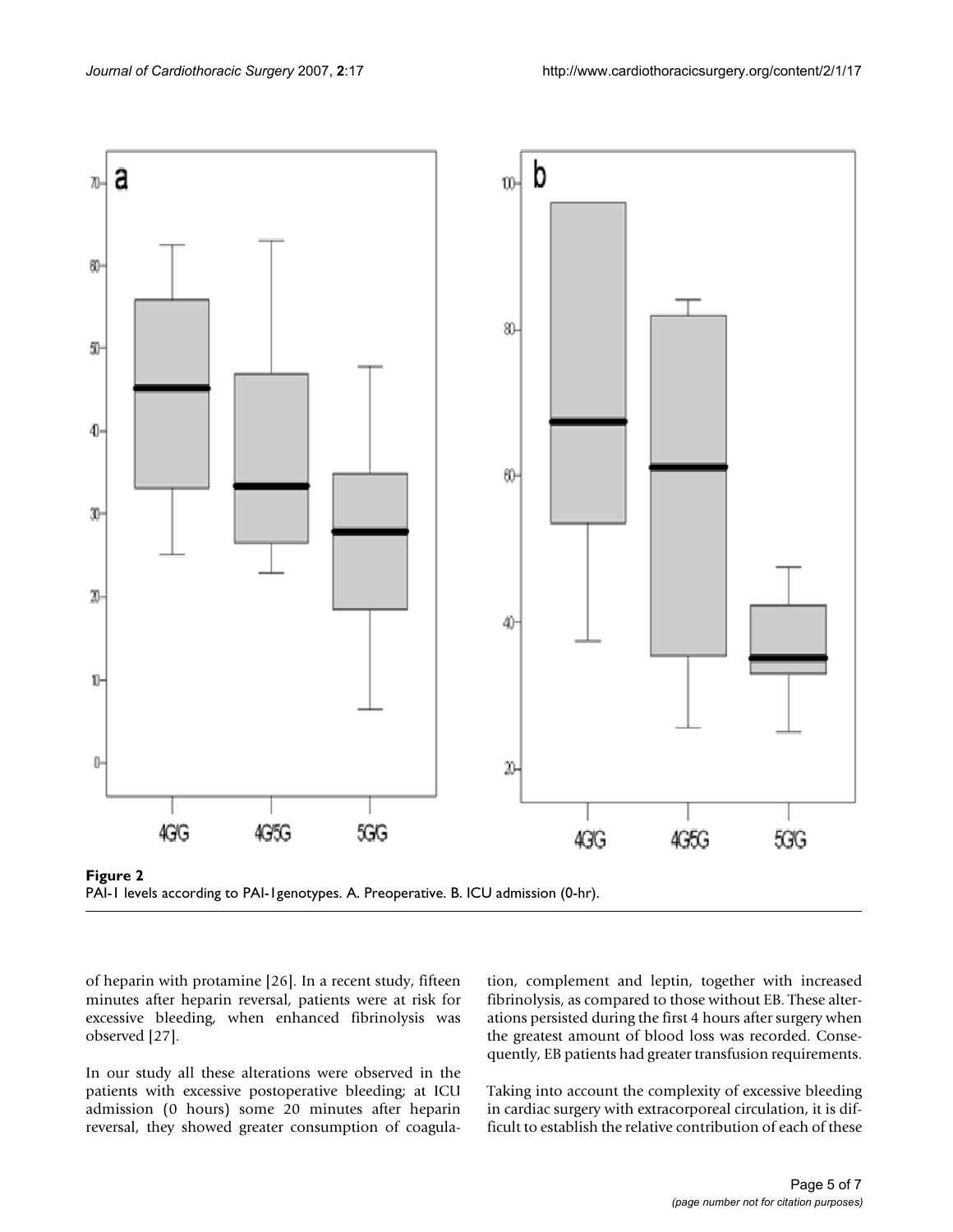#### **Table 1: Characteristics of patients with excessive bleeding vs those withouta**

| <b>Variables</b>                                       | $<$ 1000 cc (n = 13) | $> 1000$ cc (n = 13) | P      |
|--------------------------------------------------------|----------------------|----------------------|--------|
| Demographic                                            |                      |                      |        |
| Sex (% males)                                          | 6(46)                | 9(69)                | 0.21   |
| Age (years)                                            | 69 (60-75)           | $64(61-75)$          | 0.88   |
| Body Mass Index (BMI) (kg/m <sup>2</sup> )             | 29.3 (28-32)         | $26.1(25-27.9)$      | 0.03   |
| <b>APACHE-II</b>                                       | $13(11-16)$          | $14(12-18)$          | 0.21   |
| SAPS-II                                                | $31(31-32)$          | $31.5(29-40)$        | 0.78   |
| Parsonnet                                              | $17.5(13.5-21)$      | $15(9 - 20.5)$       | 0.55   |
| <b>Surgical parameters</b>                             |                      |                      |        |
| Type of bypass (%)                                     |                      |                      | 0.03   |
| Venous                                                 | 4 (31)               | 0                    |        |
| Arterial and venous                                    | 8(61.5)              | 4(31)                |        |
| Cardiopulmonary bypass time (min)                      | $85(77 - 110)$       | $100(67 - 110)$      | 0.84   |
| Aortic clamping time (min)                             | $63(45-71)$          | 55 (50-70)           | 0.96   |
| Temperature during CPB (°C)                            | $32(31.5-32)$        | $31(30-32)$          | 0.04   |
| <b>Laboratory parameters</b>                           |                      |                      |        |
| C <sub>lq</sub> 0 h (mg/ml)                            | $10.4(8.7 - 16.5)$   | $6.9(6.2-9.1)$       | 0.02   |
| $C1q 4h$ (mg/ml)                                       | $14.9(9.3-16)$       | $7.6$ $(7.1-9.8)$    | 0.01   |
| $C1q$ 24 h (mg/ml)                                     | $12.8(9.9 - 15.6)$   | $8.4(7.2 - 10.1)$    | 0.04   |
| C1-Inhibitor 0 h (mg/ml)                               | 20.4 (16.6–21.4)     | $13.2(10.4 - 16.8)$  | 0.03   |
| C1-Inhibitor 4 h (mg/ml)                               | $19.5(16.2-20.5)$    | $13.2(10.8-17)$      | 0.04   |
| C4 24 h (mg/ml)                                        | $21.2(17-22.5)$      | $14.7(13.8 - 18.8)$  | 0.04   |
| $C3$ 4 h (mg/ml)                                       | 87 (76-94)           | $85(70 - 88)$        | 0.01   |
| B Factor 0 h (mg/ml)                                   | $21.4(18.9 - 26.4)$  | $15.6$ (15.3-20.2)   | 0.03   |
| B Factor 4 h (mg/ml)                                   | 24.7 (18.7-28.2)     | $18.6$ (17-19.7)     | 0.02   |
| $C70h$ (mg/ml)                                         | $6.3(5.4 - 8.5)$     | $3.3(2.5-5.9)$       | < 0.01 |
| $C74h$ (mg/ml)                                         | $6.6(5-9.6)$         | $3.3(2.1-4.6)$       | 0.01   |
| Leptin 0 h (ng/ml)                                     | $12.1(7.5-22.4)$     | $5.5$ (1.9-7.7)      | 0.01   |
| Leptin 4 h (ng/ml)                                     | $10.7(7.8-19.2)$     | $4.2$ (1.4–6.2)      | < 0.01 |
| Leptin 24 h (ng/ml)                                    | 32.6 (20.4-48.1)     | $6.9(3.8-12.3)$      | < 0.01 |
| Prothrombin time admission (%)                         | $77(72 - 79)$        | $70(56 - 71)$        | 0.04   |
| Prothrombin time 4 h (%)                               | 77 (68–81)           | $67(64-69)$          | 0.03   |
| Fibrinogen 4 h (mg/ml)                                 | 351 (272-409)        | 272 (209-319)        | 0.03   |
| Plasminogen activator inhibitor-1 preoperative (ng/ml) | 43.5 (31.5-52.8)     | $25.5(23-36)$        | 0.01   |
| Plasminogen activator inhibitor-1 0 h (ng/ml)          | $76.6(53.5 - 97.3)$  | $35.5(32.1 - 42.6)$  | 0.01   |
| PAI-1/t-PA ratio 0 h                                   | $3.7(2.7-6.8)$       | $1.6(1.2 - 3.4)$     | 0.014  |
| Hematocrit (%) 4 h                                     | $28.6(25.8-31.9)$    | $25.4(24-27.8)$      | 0.048  |
| Total red blood cells (ml)                             | 400 (0-800)          | 1600 (800-2000)      | 0.01   |
| Total plasma frozen (ml)                               | 0                    | 800 (0-900)          | 0.047  |
| Blood loss 4 h (mL)                                    | 661 (572-992)        | 220 (170-520)        | 0.01   |
| Blood loss 24 h (mL)                                   | 1190 (978-1762)      | 605 (470-1100)       | 0.01   |

aValues are expressed as median and ranges.

components on the development of this important clinical picture. We consider that the main limitation of the study is the small sample size, and the findings require confirmation in larger series.

#### **Conclusion**

Excessive postoperative bleeding in CPB patients was associated with demographics, particularly less pronounced BMI, and surgical factors together with serine protease activation.

## **Abbreviations**

EB: excessive bleeding.

CPB: cardiopulmonary bypass.

BMI: body mass index.

PAI-1: plasminogen activator inhibitor-1.

IMA: internal mammary artery.

t-PA: tissue plasminogen activator

PT: prothrombin time.

APTT: activated partial thromboplastin time.